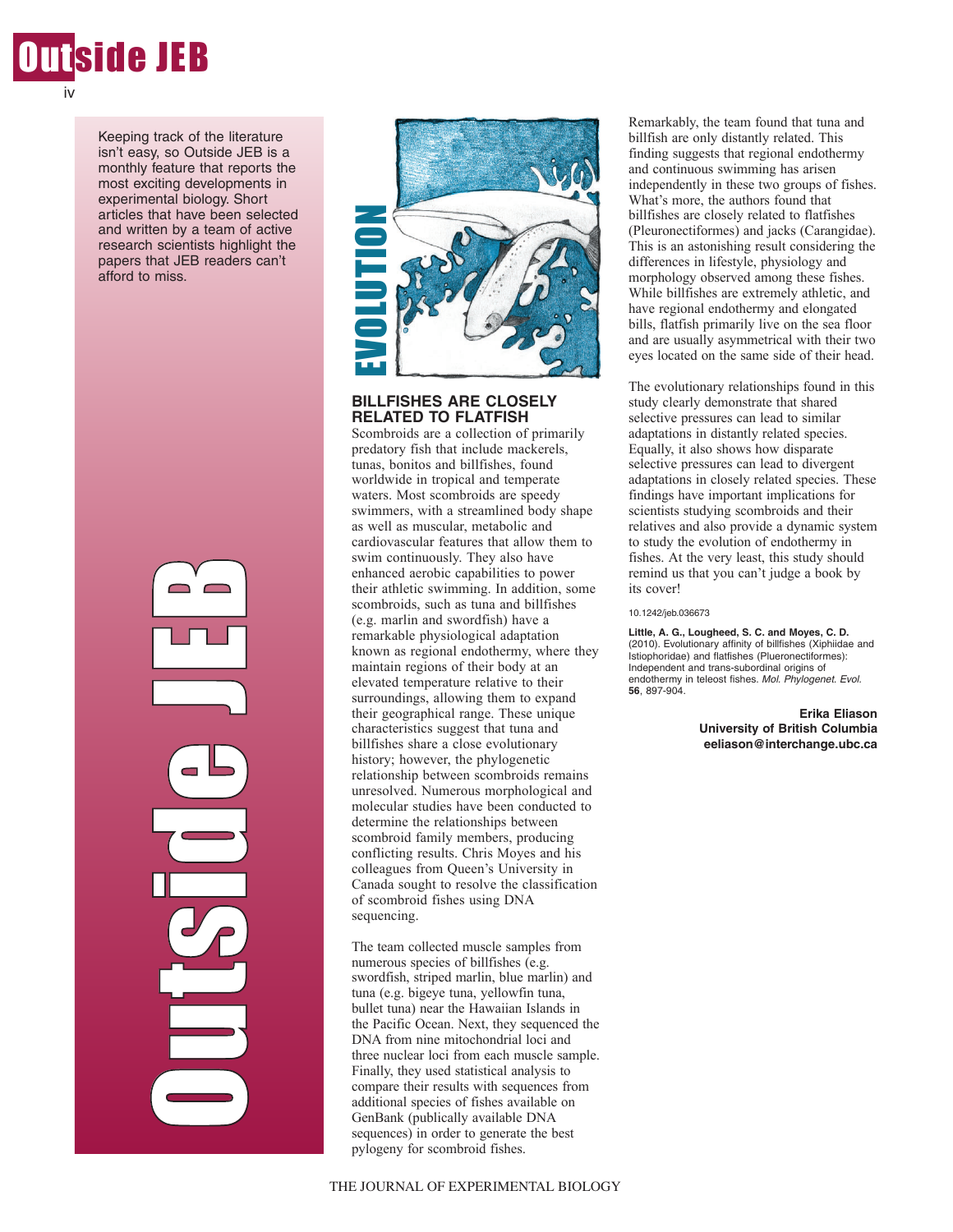# **Outside IEB**



# **WEIGHING IN ON BIRD BONES**

Although the list of things I know about bird biology is short, one thing I felt confident about was that bird skeletons are lightweight. I've seen for myself the thinwalled, hollow bones found in many bird species, and this always made intuitive sense: flying is certainly easier if you're lighter. Betsy Dumont at the University of Massachusetts recently decided to look more deeply into this apparent truism by asking just how lightweight bird bones are.

Using museum specimens, Dumont measured bone density across a wide variety of perching birds, rodents and bats. She chose to focus on the cranium, humerus and femur, which represent the largest components of the feeding and locomotor systems of these animals. Rodents were chosen for comparison as they are of a similar size to birds and also maintain relatively high metabolic rates. Bats were studied because outside birds they are the only vertebrates capable of generating powered flight, and bats too are purported to have lightweight skeletons. To measure bone density, Dumont weighed the bones to find their mass and measured the bone volume using helium displacement, which is like using water displacement, except that helium molecules are considerably smaller than water molecules and so can infiltrate much smaller spaces in bone, leading to better density estimates.

It turns out that humeral density is not distinguishable among the groups, averaging just above  $2.0 \text{ g cm}^{-3}$  in birds, rodents and bats. Femoral density is lowest in birds, near 1.8gcm–3; however, cranium density is highest in birds, averaging nearly  $2.2 \text{ g cm}^{-3}$  (for comparison, rodent crania have densities averaging below 1.8 gcm<sup>-3</sup>). In short, different bones within and across major vertebrate clades vary with respect to density, a fact that may not raise many eyebrows. What is surprising though is that average bone density, which accounts for

femora, humeri and crania and is weighted to reflect the relative contribution each bone makes to the total mass of its respective skeleton, is highest in birds and lowest in rodents. Flying animals appear to have denser bones than terrestrial counterparts of similar size.

In bones, differences in density generally mean differences in mineral content. Higher mineral contents are linked to greater stiffness and strength. Dumont thinks that such material properties may be central to understanding why bone density is relatively high in birds and bats. Along with flight, birds and bats have also evolved small body size, and one way to design a small skeleton while preserving its strength is to make its bones more dense. Investigating links between the material properties of bone and the evolution of flight and small body size in birds and bats is going to require much more work  $-$  if only we could get bone density measurements from transitional forms in the fossil record like Archaeopteryx. In any case, the next time you happen to handle a bird skull, don't worry so much about it breaking. What may appear to be a fragile, lightweight structure, is likely both heavier and stronger than you think!

#### 10.1242/jeb.036681

**Dumont, E. R.** (2010). Bone density and the lightweight skeletons of birds. Proc. R. Soc. B **277**, 2193-2198.

> **Gary B. Gillis Mount Holyoke College ggillis@mtholyoke.edu**



## **MITOCHONDRIAL REGULATION: AN INSIDE JOB?**

Mitochondria are the powerhouses of the cells, producing energy in the form of ATP under aerobic conditions. Although these organelles contain their own genetic material, over the course of evolution they surrendered most of their genetic makeup to the nuclear genome. Out of the thousands of genes necessary for proper mitochondrial function, only 13 are encoded by the mitochondrial genome. Therefore, anytime a cell needs to produce more mitochondria or enzymes required for oxidative processes, an intricate coordination of both nuclear and mitochondrial gene expression is necessary.

Over the last decades, several regulators of mitochondrial and nuclear gene expression have been identified. Some of these regulators are capable of inducing expression of nuclear genes that are targeted for mitochondrial function. For example, the peroxisome proliferator activated receptor gamma coactivator- $1\alpha$ (PGC-1 $\alpha$ ) and the NAD+ dependent protein deacetylase sirtuin 1 (SIRT1) promote the expression of a suite of nuclear encoded genes, including the mitochondrial transcription factor A (TFAM), which promotes the replication, transcription and maintenance of mitochondrial DNA. Although until now both SIRT1 and PGC- $1\alpha$  have only been found in the nucleus acting on nuclear gene expression, a team led by Katia Aquilano from the University of Rome and IRCCS San Raffaele in Rome postulated that these regulators could also regulate gene expression directly within the mitochondrion.

Initially, Aquilano and colleagues used microscopic staining to localize these two factors in the cell, and for the first time discovered that PGC-1 $\alpha$  and SIRT1 colocalized with mitochondrial proteins. To confirm these results, the team further identified these proteins in purified